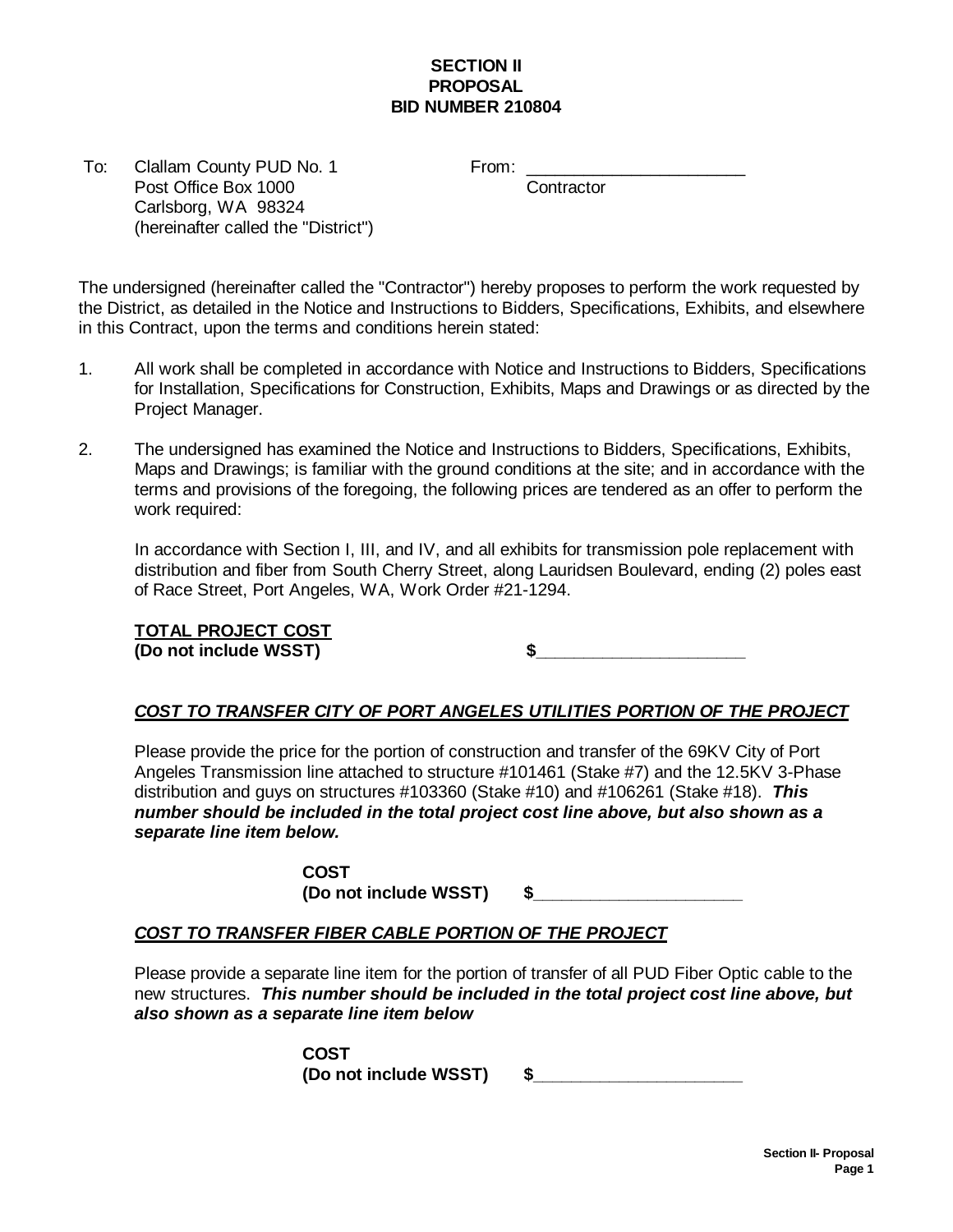| Please refer to SECTION I: Notice and Instructions to Bidders, Section 2. Scope of Bid |  |  |  |  |  |  |  |  |
|----------------------------------------------------------------------------------------|--|--|--|--|--|--|--|--|
|----------------------------------------------------------------------------------------|--|--|--|--|--|--|--|--|

Preliminary Project Plan and Schedule attached? Yes \_\_\_\_\_\_\_\_\_\_\_\_ No \_\_\_\_\_\_\_\_

| List of regular & overtime rates for all workers attached? | No |  |
|------------------------------------------------------------|----|--|
|                                                            |    |  |

Start Date: Commence no later than May 2, 2022.

Completion Date: On or before July 1, 2022.

Any alternative or exceptions to the Contract Documents:

- 3. The Contractor acknowledges having made a careful examination of the Project and of the Plans, Specifications, and Construction Drawings, and has become informed as to the location and nature of the proposed construction; the transportation facilities; the kind and character of soil and terrain to be encountered; the kind of equipment, tools, and other facilities required before and during the construction of the Project; and has become acquainted with the availability status of materials to be furnished by the District and with the labor conditions which would affect work on the Project.
- 4. The Contractor warrants possession of adequate financial resources for the performance of the work covered by this Proposal and that the firm will provide necessary tools, materials, and equipment and a qualified foreman, superintendent, and other employees.
- 5. Prequalification in accordance with R.C.W. 54.04.085 has been complied with.
- 6. Contractor Information:

| State of Washington Contractor's License Number:                                                                                                                      |  |
|-----------------------------------------------------------------------------------------------------------------------------------------------------------------------|--|
| Expiration Date:                                                                                                                                                      |  |
| State of Washington UBI Number (Unified Business<br>Identifier):                                                                                                      |  |
| Employer's Identification Number (the number used by<br>companies when filing their Employer's Quarterly<br>Federal Tax Return, U.S. Treasury Department Form<br>941: |  |
| Sole Proprietorship, Partnership, or Corporation:                                                                                                                     |  |

7. Contractor's Safety Contact Person. The Contractor's Safety Contact Person is listed below, along with that person's telephone number(s). The Contractor shall notify the District in the event that the Safety Contact Person changes.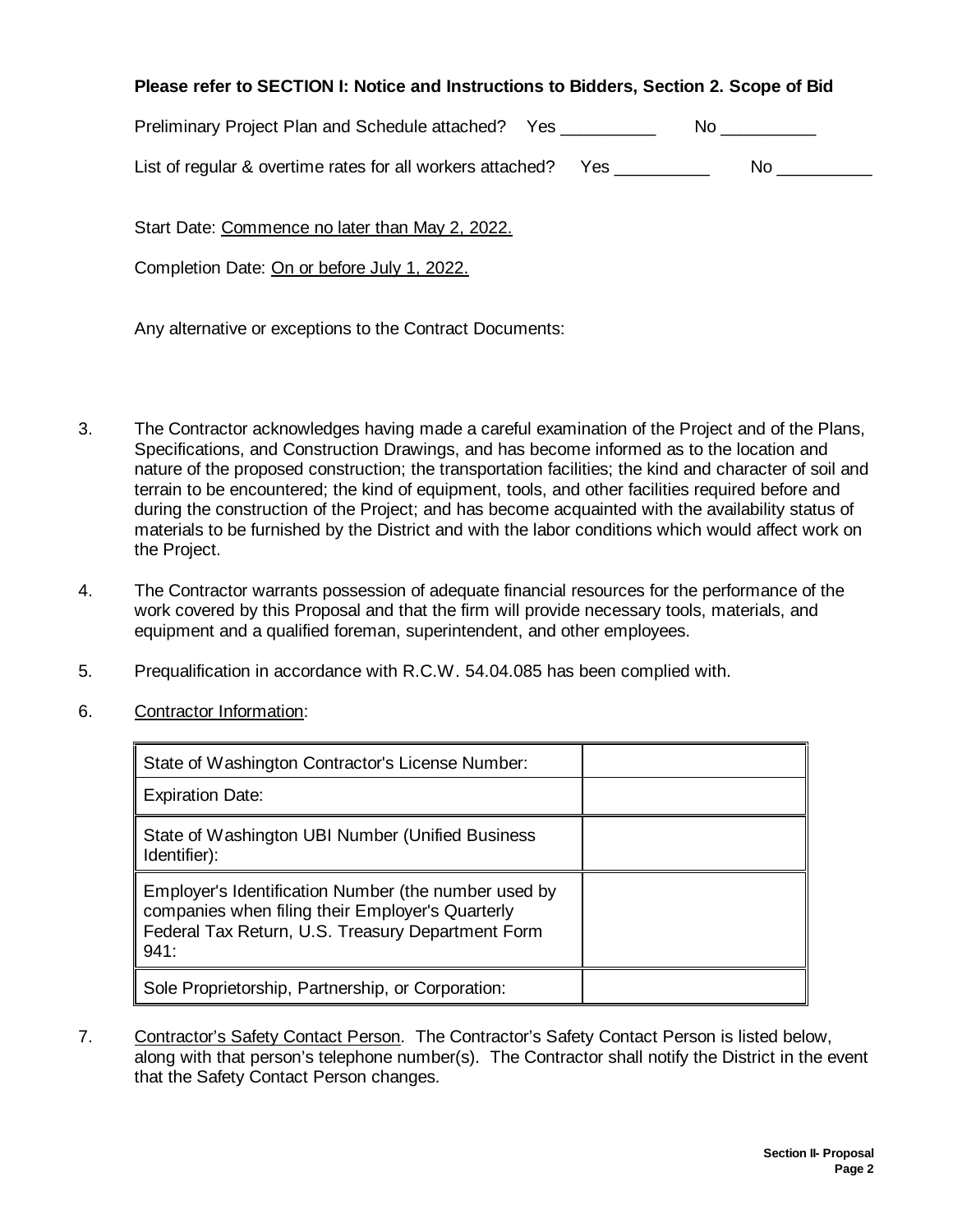| Name | <b>Telephone Number</b> |
|------|-------------------------|
|      |                         |
|      |                         |

The Contractor is required to adhere to the Washington State COVID-19 Health and Safety requirements in effect at the time of the work. (See **Exhibit N**). The latest State Guidance can be found at the following links:

[https://www.governor.wa.gov/issues/issues/covid-19-resources/covid-19-reopening-guidance](https://www.governor.wa.gov/issues/issues/covid-19-resources/covid-19-reopening-guidance-businesses-and-workers)[businesses-and-workers](https://www.governor.wa.gov/issues/issues/covid-19-resources/covid-19-reopening-guidance-businesses-and-workers)

8. Subcontractors. Any and all subcontractors to be employed on the Project are listed below. **The Contractor understands that any subcontractor not listed in this Proposal will be denied access to the Project unless such change or substitution has been approved in advance by the District with a Change Order PRIOR TO WORK STARTING.**

| Name | Address | Type of Work |
|------|---------|--------------|
|      |         |              |
|      |         |              |
|      |         |              |
|      |         |              |
|      |         |              |

9. Attached hereto is a Certified Check, Cashier's Check, or Bid Bond in the amount of

\_\_\_\_\_\_\_\_\_\_\_\_\_\_\_\_\_\_\_\_\_\_\_\_\_\_\_\_\_\_\_\_\_\_\_\_\_\_\_\_\_\_\_\_\_\_\_\_\_\_\_\_\_\_\_

 $\text{Dollars (}\$ drawn in favor of Public Utility District No. 1 of Clallam County, this amount being not less than five percent (5%) of the total bid.

Bidder: \_\_\_\_\_\_\_\_\_\_\_\_\_\_\_\_\_\_\_\_\_\_\_\_\_\_\_\_\_\_\_\_

By: \_\_\_\_\_\_\_\_\_\_\_\_\_\_\_\_\_\_\_\_\_\_\_\_\_\_\_\_\_\_\_\_

(Signature)

 $\overline{\phantom{a}}$  , where  $\overline{\phantom{a}}$  , where  $\overline{\phantom{a}}$  , where  $\overline{\phantom{a}}$ 

(Typed)

Title: \_\_\_\_\_\_\_\_\_\_\_\_\_\_\_\_\_\_\_\_\_\_\_\_\_\_\_\_\_\_\_\_

| <b>Mailing Address:</b> |  |
|-------------------------|--|
|                         |  |
|                         |  |